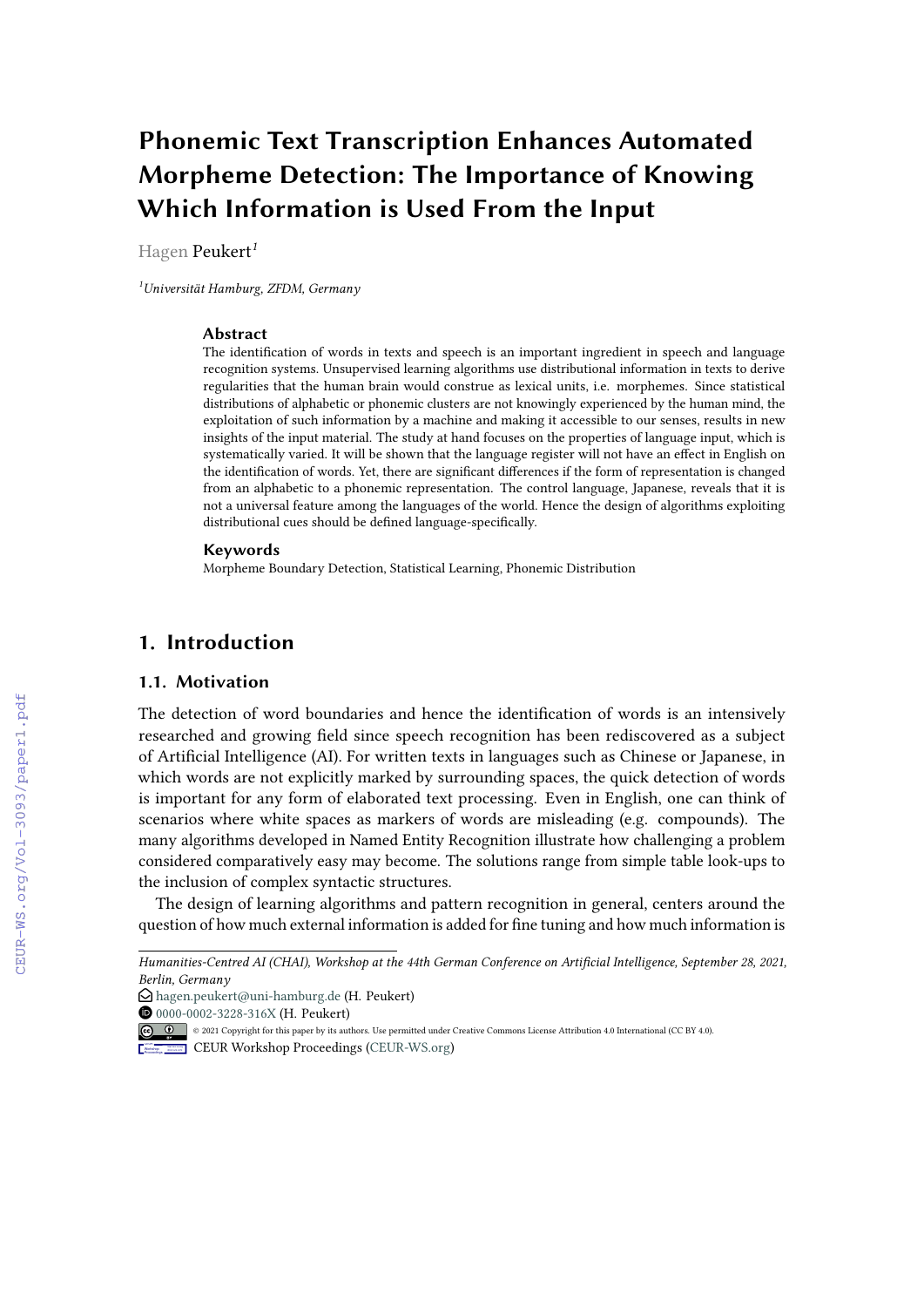gained from the input. The later is by far the more recognized and elegant way of solving learning problems. It has consequences for the processing efficiency and the cost of involved language resources. It saves the burden of encoding millions of exceptions and individual vocabularies. Finding a universal and slim mechanism stated as a general rule that can be formalized with few assumptions as well as little predefined knowledge carries a high explanatory potential for both research in AI, Linguistics, and Cognitive Sciences. So it seems justified to investigate further into the hidden structures of language, its building blocks and their distribution with the aim of minimizing the use of external information.

### **1.2. Research Question**

For reasons of brevity, from the mass of potential research questions implied by the motivation, two research questions crystallize as more relevant to the problem of word identification. First, to which exact extent do different representations of input material differ in their statistical distribution of the units of perception (i.e. syllables, clusters of letters or phonemes) and how does it affect the segmentation performance? Second, can we treat the differences of transitional probabilities between and within words as a universal fact that is true for all natural languages in general?

A reasonable starting point for the above research questions is to observe real life, that is, to find out how humans master this problem. Given that every newborn is able to learn any of the six to eight thousand languages of the world if exposed to sufficient language input, it is clear that language-specific knowledge such as supra-segmental details (prosodic patterns), phonotactics, or even word knowledge is not present in the minds of the learner. As a short description of the procedure for the project at hand, the approach followed in Cognitive Science – observing language acquisition from real life and carrying out experiments to determine the amount of general strategies, which the language learner starts with – is taken as an input here. As characteristic to the Humanities, we will make theoretic, but plausible, assumptions by describing a concrete mechanism, i.e. a model how word identification could be carried out given the real world abilities of the language learner that were experimentally proven by Cognitive Science.

In figure [1](#page-2-0) this process is visualized as a hermeneutic circle, in which Cognitive Science has its core competencies in delivering experimental results [\[1\]](#page-6-0). In fact, psychologists do so to contribute to theory building and modeling, however, together with linguists. Linguistic expertise is also needed for programming and carrying out computer simulations. It is there where Artificial Intelligence will come into play once the underlying principles are understood to the extent that enables the researcher to devise working technologies without being based on behavioral experiments.

To illustrate this point, parallel to the process of learning to fly, humans first studied the mechanisms and principles of birds. Experiments soon made us discover principles of aerodynamics. And finally a fly technology was invented that use different mechanisms for flying than birds, but still work according to the same general principles of aerodynamics that also birds are subdued to. Hence in analogy, by studying the mechanisms of speech perception and segmentation at the very early stages of child language development in Cognitive Science, we like to discover the very general principles. Once the principles of speech segmentation are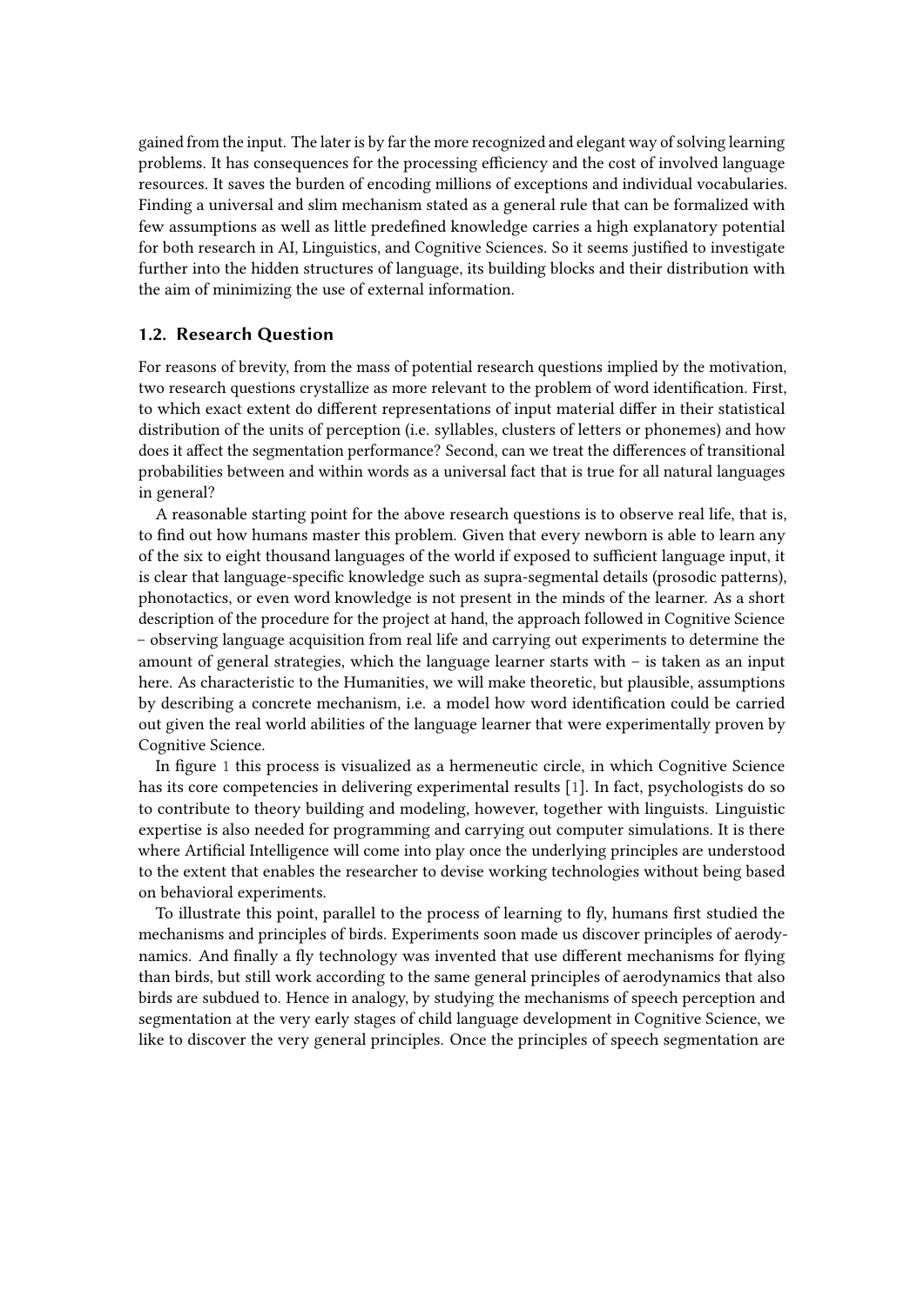

<span id="page-2-0"></span>**Figure 1:** Psycholinguistic Modeling [\[1\]](#page-6-0)

fully understood, Artificial Intelligence can be exploited to develop technologies beyond human capabilities, but able to have the same or better results in recognizing words in running speech.

# **2. Background and Review**

There are essentially two possible approaches to identify a word: *word-based* and *boundarybased*. The first approach presupposes that a word is given in some kind of either a concrete or more abstract description. The challenge here is to match this word to a chain of words while taking into account phenomena such as the exact allocation or the embeddedness (e.g. *and* in *understand* or *is* in *fist*). The word-based approach is a more direct and intuitive procedure. It simulates the idea of an internal lexicon functioning roughly like a template. When adults learn a foreign language and hear a sound sequence which they hypothesize to be a lexical unit of its own, they often consult a dictionary to search this item. In addition, the adult learner is also interested in the meaning of the identified sequence. Likewise the word-based approach may serve two purposes: firstly, test if the sequence actually exists and, secondly, understand the meaning of a word. A large body of literature was produced, which is not be further considered here. Suffice it to mention that the foundations [\[2\]](#page-6-1) after refinement and improvement were implemented in well-studied algorithms such as *INCDROP* [\[3\]](#page-7-0) or *BootLex* [\[4\]](#page-7-1).

Word boundary-based approaches shifted the focus from the allocation of a possible word candidate to the linguistic environment, in which words occur, i.e. knowing where each word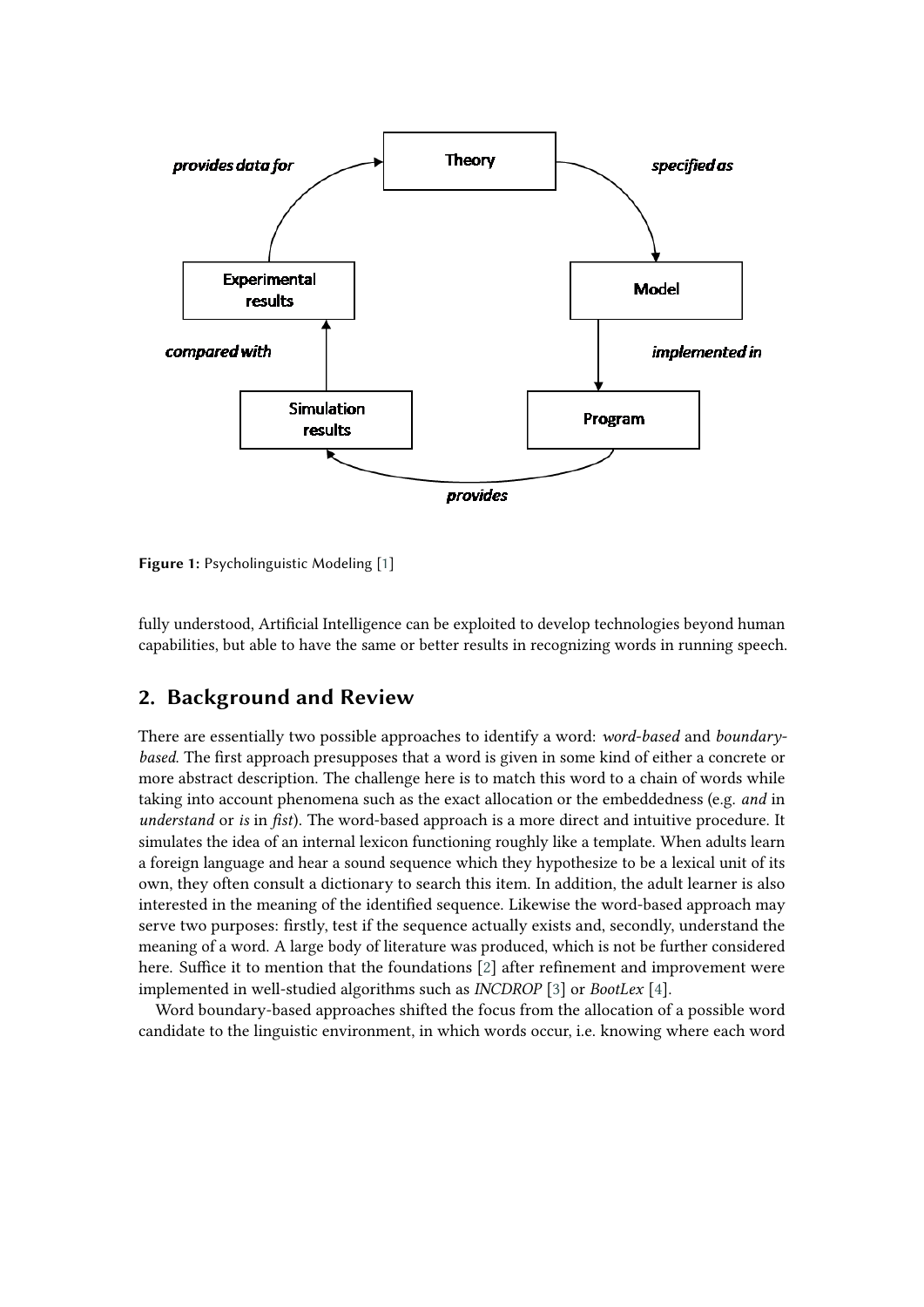of a sequence begins (or ends) is sufficient to identify each word. Put differently, the beginnings and endings of words define implicitly the entire word even if nothing is known about what is between the boundaries. Boundary-based approaches subdivide into *utterance-boundary* and *predictability* models. The former tend to be rule-based and they are derived from systematic observations of linguistic regularities.

A lot of attention has been paid to supra-segmentalia of languages in the hope to find a general principle which unites the world's languages. Although a general principle is not in sight, research in this area has been fruitful as the example of metrical segmentation strategies illustrates  $[5, 6, 7, 8]$  $[5, 6, 7, 8]$  $[5, 6, 7, 8]$  $[5, 6, 7, 8]$  $[5, 6, 7, 8]$  $[5, 6, 7, 8]$  $[5, 6, 7, 8]$ . Using phonotactics – sound combinations that do not at all occur together  $-$  hint at at the beginning or endings of words (e.g. Ir or the velar nasal  $\eta$  never shows up word-initially in English or German) for obvious reasons [\[9\]](#page-7-6). Finally, allophonic cues [\[10,](#page-7-7) [11,](#page-7-8) [12\]](#page-7-9) use the systematic variation of sounds dependent on their position in the word (word-initial, word-final) to determine a word boundary. As an example in English, consider the difference between the velarised variant [ì] of the alveolar lateral approximant [l] in feel versus love or the aspiration of word-initial stops such as  $\mathrm{p}^{\mathrm{h}}$  in pulpit.

Predictability models as the other subgroup of boundary-based approaches can best be subsumed under the notion of *Statistical Learning*. Essentially this family of models looks at the distribution of whatever the unit of perception (syllables, diphones, phonemes, letters) is and assimilates the observation that sound clusters within the word are significantly different than across words. This can theoretically be shown in text corpora [\[13,](#page-7-10) [14,](#page-7-11) [15\]](#page-7-12) and practically in experiments [\[16\]](#page-7-13). While the idea is not new [\[17,](#page-7-14) [18\]](#page-7-15), the prove that human learners – particularly adults and 6-months-olds – make extensive use of the mechanism gained momentum just two decades ago [\[19,](#page-7-16) [20,](#page-7-17) [21,](#page-7-18) [22,](#page-7-19) [23,](#page-7-20) [24,](#page-8-0) [25,](#page-8-1) [26,](#page-8-2) [27,](#page-8-3) [28,](#page-8-4) [29,](#page-8-5) [30,](#page-8-6) [31,](#page-8-7) [32,](#page-8-8) [33,](#page-8-9) [34,](#page-8-10) [35\]](#page-8-11). Unlike any of the other approaches statistical learning does not assume additional materials to learn from but the input text. This is different for word-based approaches, for which the entire lexicon has to be available. Metrical segmentation, allophonic cues, or phonotactics also presume an initial, though small, list of words containing candidates, which reveal the language-specific properties that should be learned.

In the search of a plausible explanation, where such material could stem from, the argument of isolated words [\[6,](#page-7-3) [36\]](#page-8-12) as a starting point for deriving all kinds of language specific features that could subsequently be used for segmenting unknown speech input has received some recognition in the literature. Once the learner had a list of words, she or he would be able to derive prosodic patterns, allophonic variation, or phonotactic pecularities of the language under investigation. And with this knowledge a mechanism could be derived allowing to segment any running speech into words. To assume a list of isolated words, shifts the problem to an earlier stage of language learning because the question remains unchanged: how can the list be produced? The essential riddle to be solved stays as is: without prior knowledge how can a language learner figure out what a word is and what are its parts or even larger units if the only input given is the speech stream? It is a robust effect from various experiments and corpus studies that words hardly ever occur in isolation. Even if mothers are explicitly asked to do so when communicating with their babies, only about 20% of the words actually are isolated [\[11\]](#page-7-8). Even if accepting this, however, it would not help much since the little toddler has no chance to know when a word occurs in isolation. Also the suggestion that some kind of general word analyzer is part of the genetic endowment of humans cannot hold since there are simply too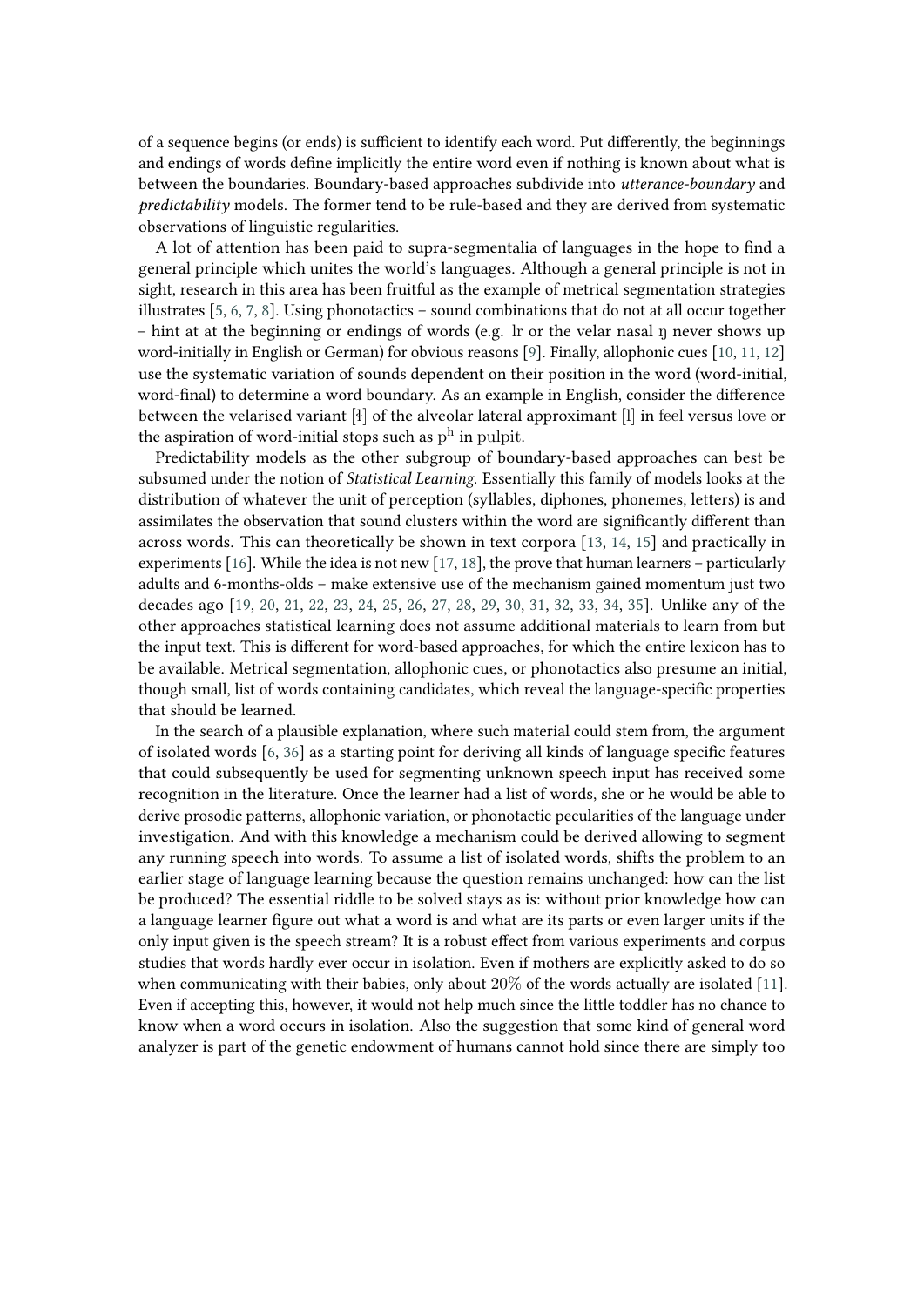many languages that show to much variation that even hypothesizing and testing sequences of sounds could never converge to the same system of words in the observed amount of time. This dilemma is the *chicken and egg* problem of word segmentation. Without prior access to words, how can a learner know what a word is?

The answer to this question is to apply predictability strategies. They make no languagespecific presumptions. Statistical learning assumes a general cognitive ability to have mental representations of frequency counts and relations of frequenciey to each other. On a more abstract level, these capabilities are also needed for other mechanisms in our cognitive apparatus, e.g. the visual systems builds equally complex patterns and computations around conditional probabilities of light signals.

### **3. Methodology**

To answer these research questions a model is applied that has been tested and discussed previously  $[37]$ ,<sup>[1](#page-4-0)</sup> but it is used here to systematically vary the input of phonemically transcribed and alphabetic texts of different languages and its registers. The model at hand can be described as a mixture from all the approaches elaborated on above. First, the model follows strictly the boundary-based predictability approach to arrive at a word list whose content will be exploited by a word-based approach to aline the words to new input. Indeed, it would be possible to extract additional linguistic features as suggested by the utterance-boundary approaches. However, this will only serve secondary purposes with regard to the research questions. So it is left for follow-up research in the future.

Put briefly, the algorithm used here can best be described in terms of an n-gram model calculating the optimal segmentation results based on the transitional probabilities for all ngram combinations of a given input. Here the predictability approach is applied. The input are texts in alphabetic and IPA transcribed form, from which all white spaces have been deleted. The model also incorporates the manipulation of the length of phoneme chains or a lexicon function. The lexicon function allows to save e.g. the 10 or so most frequent segmentations of the input in an extensible list, which can be used as an additional source of information in the segmentation process. This is where the word-based models are taken into account.

Three different text corpus collections are taken as an input: samples from Child Language Data Exchange System (CHILDES) [\[39\]](#page-8-14), International Corpus of English – Great Britain (ICE-GB), and Corpus of Spoken Japanese (CSJ) [\[40\]](#page-8-15). CHILDES is used because it is clear from the literature that child-directed speech (CDS) is beneficial to the learning of the language for its repetitions and, allegedly, for the peculiar distributions of the units of perception [\[41\]](#page-8-16). Japanese is selected because the Kanji writing system does not encode word boundaries. So readers and speakers alike might rely on the same kind of cues. It would be enlightening to see if these cues are based on transitional probabilities as well in addition to the known rhythmic (the morae), lexical, and syntactic information.

<span id="page-4-0"></span><sup>&</sup>lt;sup>1</sup>There is a tool set [\[38\]](#page-8-17) that can be used to run the simulations whose results are presented below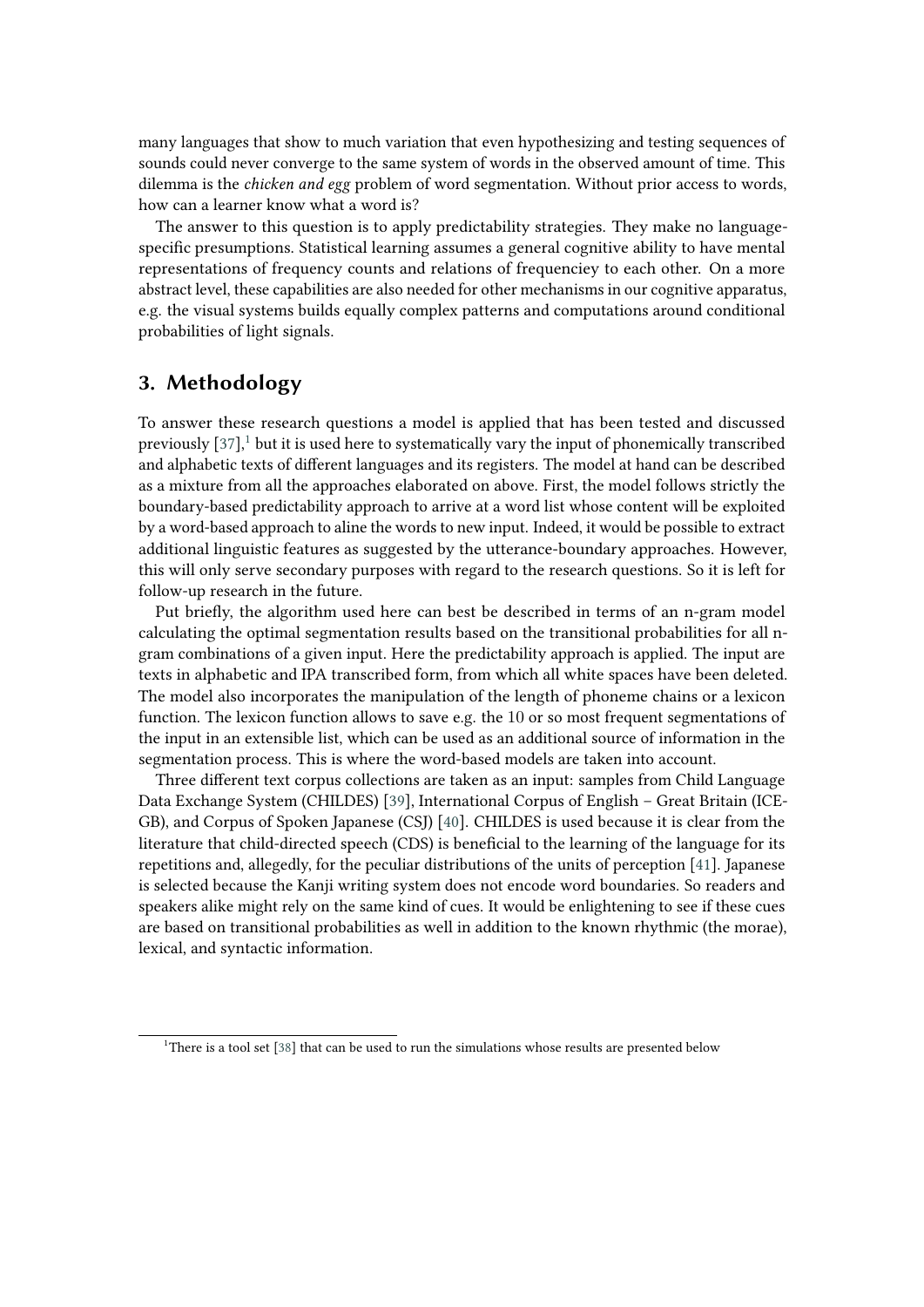

<span id="page-5-0"></span>**Figure 2:** F1-measures for CSJ, ICE, and CDS (in phonetic and alphabetic script)

### **4. Results**

The results are graphically visualized in figure [2.](#page-5-0) The ordinate labeled *cycles* encodes the number of different texts that were input, that is, either in phonemic (IPA) or alphabetic (no IPA) transcription. At each cycle the most frequently segmented clusters are memorized as a lexicon and this is used in cycle 30 to boost the segmentation performance to an acceptable level. The output is given as an F1-measure, which includes precision and recall at equal proportions. With respect to the first research question, the two English registers, ICE and CDS, behave by and large equally. While both, the alphabetic representations for *ICE (no IPA)* and *CDS (no IPA)*, show low F1 levels at around 0.3, which is insignificantly different from a random segmentation, their phonemic counterparts (labeled as *ICE* and *CDS*) reveal equal rates of improvement. This suggests that the distribution of phonemes is more supportive for an segmentation strategy exploiting the transitional probabilities between and within words independent of the language register. Also, the English registers depict similar growth rates when the generated lexicon is used.

The second research question can be answered if the data on Japanese *(CSJ)* is considered. Although beyond randomness especially after the usage of the lexicon, the phonemic representation of Japanese cannot reach an acceptable level of performance. The Japanese segmentation performance is somewhat between the performance of the English phonemic and alphabetic representations. So it is unlikely that Japanese contains the same distributional pattern as English that is useful for segmentation. And this suffices for the claim that predictable phoneme clusters based on transitional probabilities to detect word boundaries cannot be a language universal phenomenon.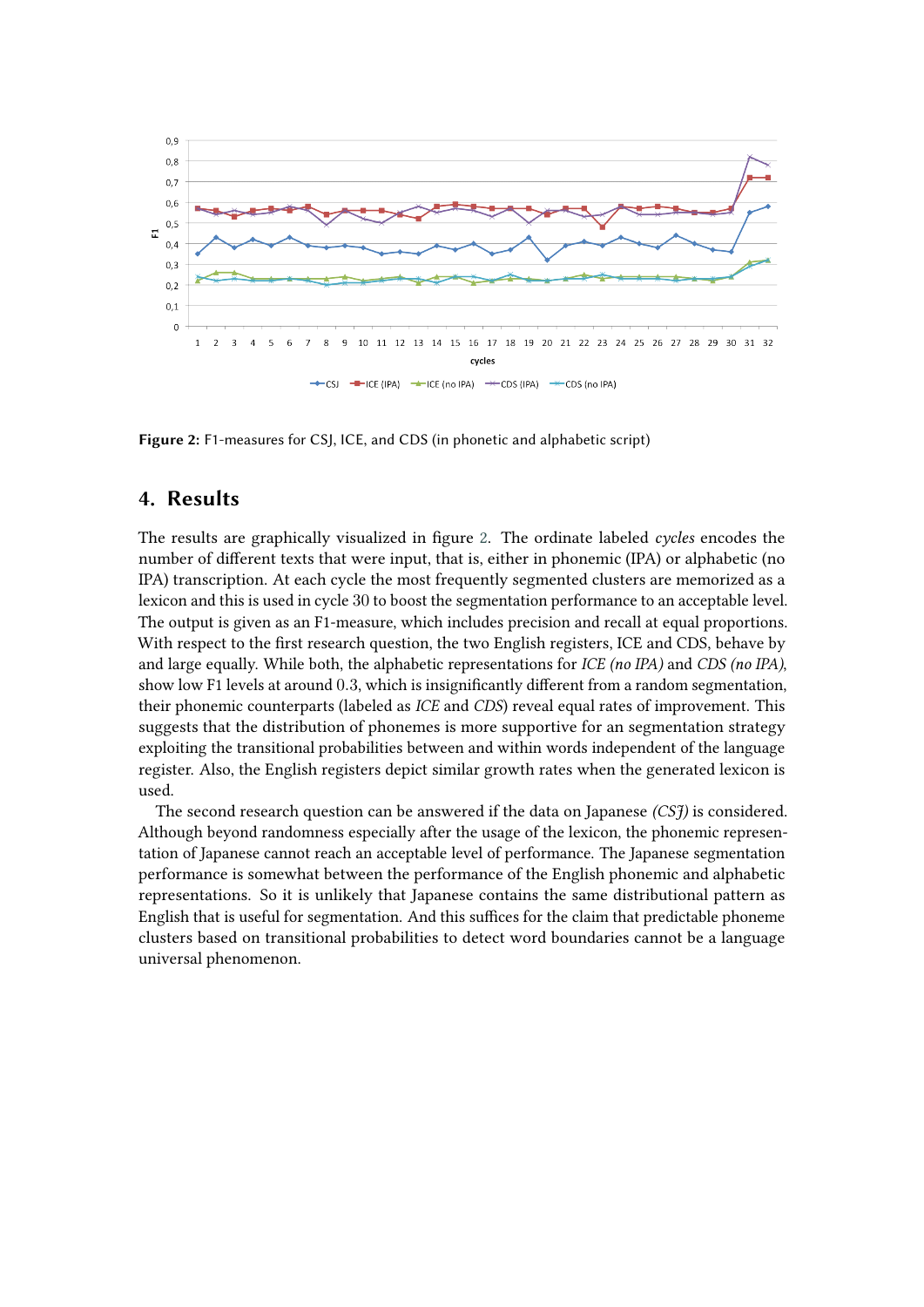### **5. Discussion**

Since English CDS is predictable on the basis of typical phoneme clusters from English adult speech if logistic regression is applied [\[42\]](#page-8-18), we know that English adult speech differs significantly from English CDS in its distribution of sound chains. However this difference has no significant effect on the segmentation performance. And thus a different distribution does not necessarily account for any prediction of the segmentation performance. It is now plausible to assume that one can make the same claim for Japanese following the assumption that the segmentation process as such could be a general cognitive ability initiated by statistical learning of the input. The study revealed that this is not the case. Although it holds for the qualities of English, it does not for Japanese.

This is interesting for two reasons. First, on the one hand, the English case illustrates that the natural grown system of actual sound representations and its distribution contains information useful for the segmentation process. There is ample evidence that the optimization principle of language has been pushing the order of phonemes and syllables according to the needs of the environment and the capacity of the brain in the present direction that eases the recognition of lexical units.

The artificial system of language representation, that is, the writing system that has culturally grown, misses this information clearly because distributions are hidden and the inventors of the script surely could not have thought of it. On the other hand, the Japanese case makes clear that even natural languages develop different segmentation strategies that do not necessarily rely on transitional probabilities and that, in addition, natural languages do not necessarily optimize in the same direction. All cases taken together suggest that the mechanisms of language change might not have achieved the optimal distribution of phonemes yet.

Second, for researchers of AI the results show that the details of the input cannot be ignored independent from the size of the data to be learned from. In the case of English corpora, the above result – the form of representation and not the language register is crucial – was not to be expected since the two forms of text representation are uniquely transferable in one another and hence it seemed plausible that their distribution would do too. This assumption did not prove right.

Now the idea for further investigation is to find out whether there is an alphabet that also fulfills the criterion of being uniquely transferable back and forth to all English script systems, but is further optimal with regard to its segmentation performance or even allows perfect segmentation. This is the case when the phoneme clusters within a word are nearly always different than across words. Moreover, the question arises whether such an ideal text representation could be artificially constructed for Japanese or other languages. If so, AI could once again compensate the shortcomings of natural sound pattern optimization.

# **References**

- <span id="page-6-0"></span>[1] T. K. d. S. Dijkstra, Computational Psycholinguistics, Taylor & Francis, London, 1996.
- <span id="page-6-1"></span>[2] D. C. Olivier, Stochastic grammars and language acquisition mechanisms, Harvard Universität, Cambridge, 1968.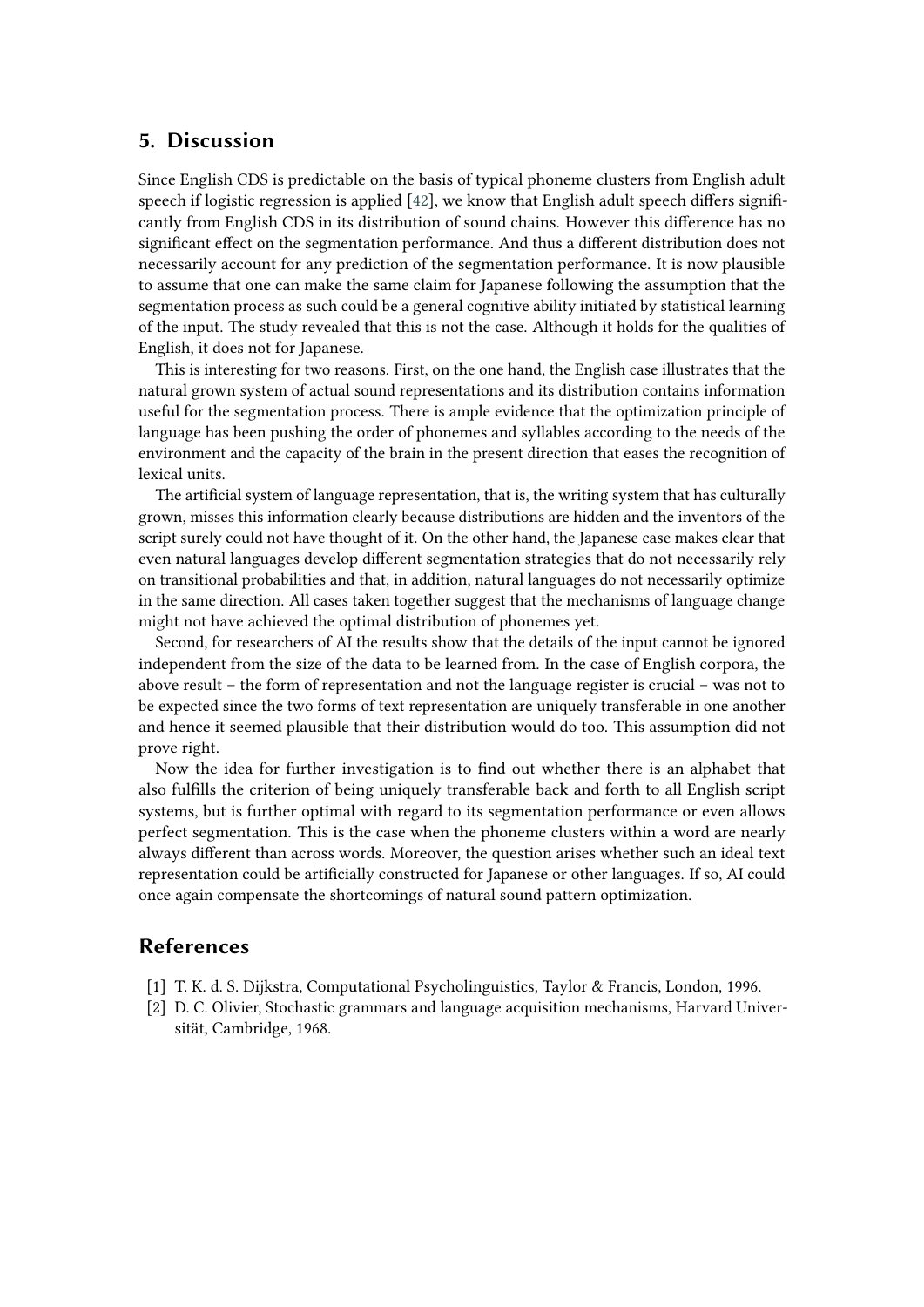- <span id="page-7-0"></span>[3] M. R. Brent, An efficient, probabilistically sound algorithm for segmentation and word discovery, Machine Learning 34 (1999) 71–105.
- <span id="page-7-1"></span>[4] E. O. Batchelder, Bootstrapping the lexicon: A computational model of infant speech segmentation, Cognition 83 (2002) 167–206.
- <span id="page-7-2"></span>[5] C. H. Echols, M. J. Crowhurst, J. B. Childers, The perception of rhythmic units in speech by infants and adults, Journal of memory and language 36 (1997) 202–225.
- <span id="page-7-3"></span>[6] E. K. Johnson, P. W. Jusczyk, Word segmentation by 8-month-olds: When speech cues count more than statistics, Journal of Memory and Language 44 (2001) 548–567.
- <span id="page-7-4"></span>[7] J. L. Morgan, Extracting sentence structure from infant-directed speech, Infant Behavior & Development (1996) 632.
- <span id="page-7-5"></span>[8] P. W. Jusczyk, A. Cutler, N. J. Redanz, Infants' preference for the predominant stress patterns of english words, Child development 64 (1993) 675–687.
- <span id="page-7-6"></span>[9] A. D. Friederici, J. M. I. Wessels, Phonotactic knowledge of word boundaries and its use in infant speech perception, Perception & Psychophysics 54 (1993) 287–295.
- <span id="page-7-7"></span>[10] P. W. Jusczyk, How infants begin to extract words from speech, Trends in Cognitive Sciences 3 (1999) 323–328.
- <span id="page-7-8"></span>[11] R. N. Aslin, J. Woodward, N. LaMendola, T. Bever, Models of word segementation in fluent maternal speech to infants, in: J. Morgan, K. Demuth (Eds.), Signal to Syntax: Bootstrapping From Speech to Grammar in Early Acquisition, Erlbaum, Providence, 1996, pp. 117–134.
- <span id="page-7-9"></span>[12] J. A. Christiansen, M. S. Seidenberg, Learning to segment speech using multiple cues: A connectionist model, Language and Cognitive Processes 13 (1998) 221–268.
- <span id="page-7-10"></span>[13] Z. S. Harris, Morpheme Boundaries Within Words: Report on a Computer Test, Transformations and Discourse Analysis Papers 73, volume 1 of *Papers in structural and transformational Linguistics*, University of Pennsylvania, Philadelphia, 1967.
- <span id="page-7-11"></span>[14] D. E. Rumelhart, J. L. McClelland, Pdp models and general issues in cognitive science, in: J. L. McClelland, D. E. Rumelhart (Eds.), Parallel Distributed Processing, volume 1, MIT, Cambridge, 1986, pp. 110–149.
- <span id="page-7-12"></span>[15] J. L. Elman, Finding structure in time, Cognitive science 14 (1990) 179-211.
- <span id="page-7-13"></span>[16] J. R. Saffran, R. N. Aslin, E. L. Newport, Statistical learning by 8-month-old infants, Science 274 (1996) 1926–1928.
- <span id="page-7-14"></span>[17] Z. S. Harris, From phoneme to morpheme, Language 31 (1955) 190-222.
- <span id="page-7-15"></span>[18] Z. S. Harris, Distributional structure, Word 10 (1954) 146–162.
- <span id="page-7-16"></span>[19] P. Cairns, R. Shillcock, N. Chater, J. Levy, Bootstrapping word boundaries: A bottom-up corpus-based approach to speech segmentation, Cognitive Psychology 33 (1997) 111–153.
- <span id="page-7-17"></span>[20] R. N. Aslin, J. R. Saffran, E. L. Newport, Statistical learning in linguistic and nonlinguistic domains, in: B. MacWhinney (Ed.), The Emergence of Language, Erlbaum, London, 1999, pp. 359–380.
- <span id="page-7-18"></span>[21] R. N. Aslin, J. R. Saffran, E. L. Newport, Computation of conditional probability statistics by 8-month-old infants, Psychological Science 9 (1998) 321–324.
- <span id="page-7-19"></span>[22] J. L. Morgan, J. R. Saffran, Emerging integration of sequential and suprasegmental information in preverbal speech segmentation, Child Development 66 (1995) 911–936.
- <span id="page-7-20"></span>[23] J. R. Saffran, Words in a sea of sounds: the output of infant statistical learning, Cognition 81 (2001) 149–169.